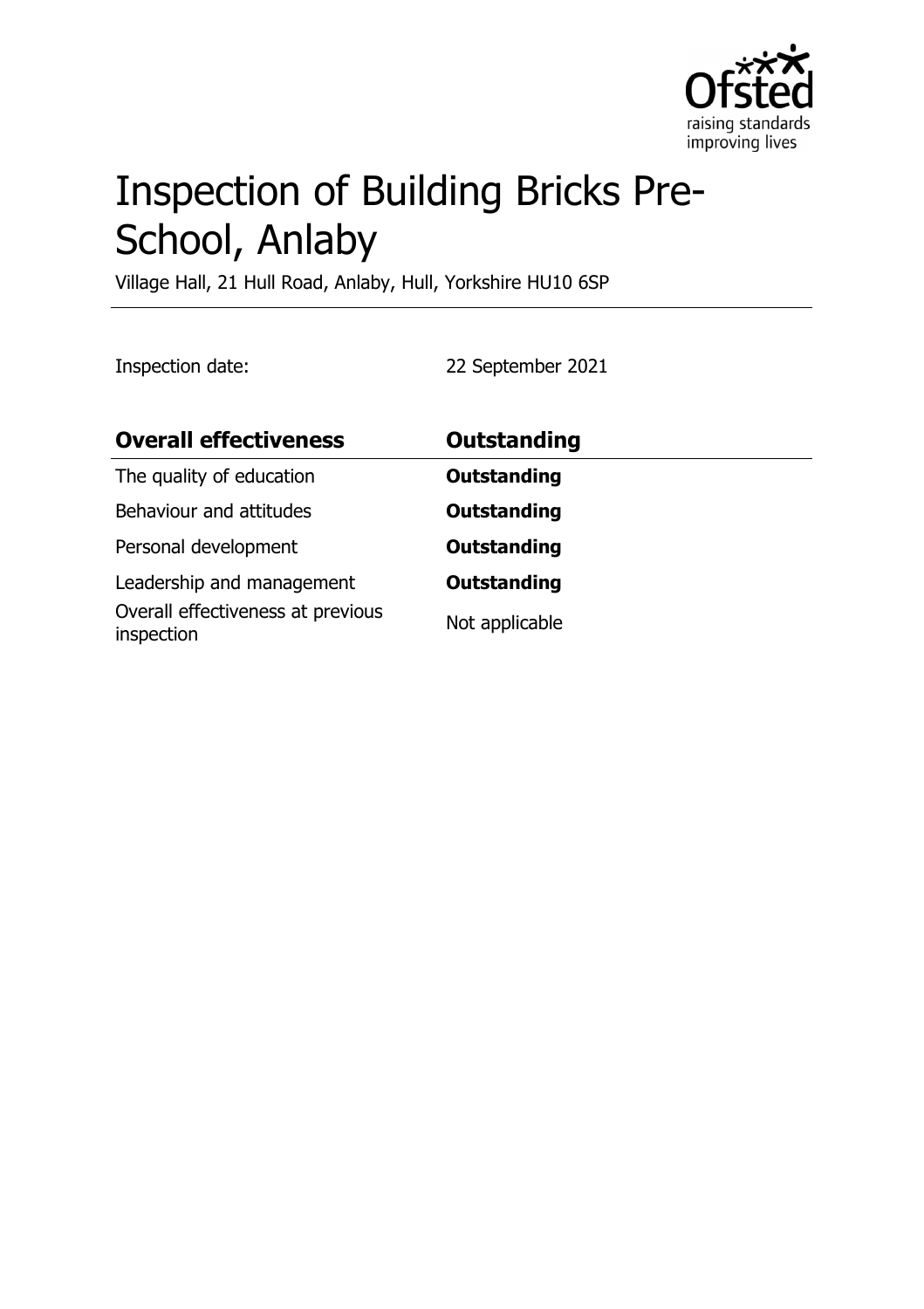

## **What is it like to attend this early years setting?**

#### **The provision is outstanding**

Children delight in being at this friendly and vibrant pre-school. Staff greet them in a warm and welcoming way. For instance, they say 'good morning' and offer a cheery smile as children arrive. Children rush into the building, eager for their learning to begin. Staff make sure that children's favourite resources are available for them. Consequently, children immediately show they feel safe, secure and settled in the environment.

Staff have high expectations of what children can achieve. They expertly use children's spontaneous interests to develop their early mathematical learning further. For example, older children enthusiastically work together to use a tape measure to measure their height. Children demonstrate exceptional levels of concentration and motivation to learn as they look at the numbers on the tape together. Staff then join in to help them understand that the bigger the number, the taller the child. They help to give children an understanding of how everyone is different in some way.

Children show exceptional levels of problem-solving skills, perseverance and a cando attitude to achieve their goals from a young age. For instance, when they want to fill a large container of water, they discuss and decide together who will hold the container and who will turn the tap on. Children work together to carry the container of water to where they want it. Their faces glow with joy and happiness as they show satisfaction in their own achievements.

### **What does the early years setting do well and what does it need to do better?**

- $\blacksquare$  Management and staff have high ambitions for every child to develop a love of learning and achieve to the best of their abilities. They have put in place a curriculum that inspires children to learn. Staff use their detailed knowledge of every child to plan next steps in children's learning. This ensures that all children make strong progress and prepares them for the next stage of education.
- Staff support children with special educational needs and/or disabilities exceptionally well. They access specific training to continually develop their professional skills and improve their already excellent practice. For example, knowledge gained from recent speech and language training has been used to benefit children with specific language needs. Staff also work in close partnership with a wide range of other professionals so that children get the support they need.
- $\blacksquare$  Parents praise the innovative support staff provided during the COVID-19 (coronavirus) pandemic. For example, they organised online story times where they read to children. When possible, staff distributed resource bags to support learning at home. This contact helped to maintain children's secure attachments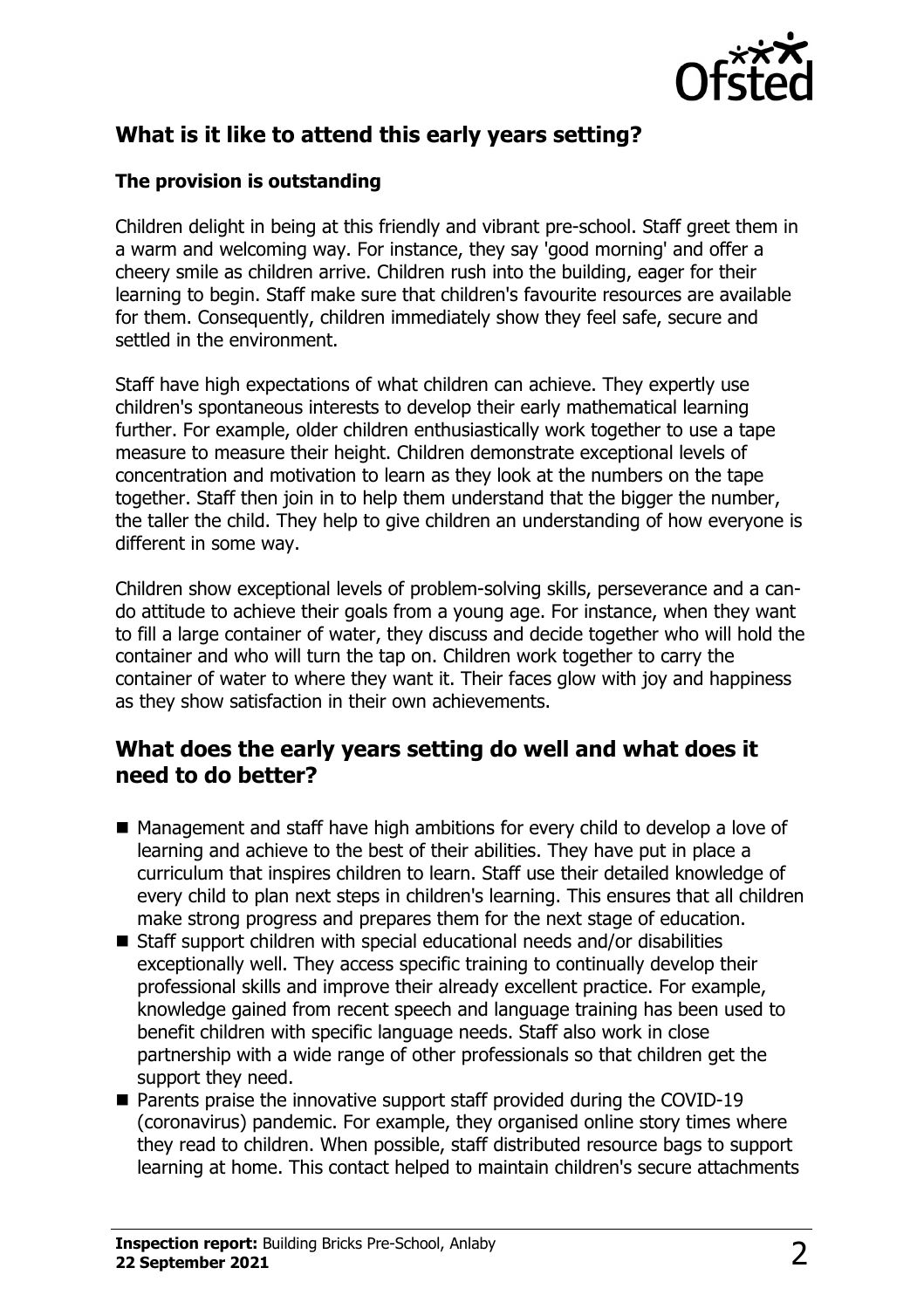

with staff in the pre-school. Consequently, children who missed being at the preschool have quickly adjusted to being back to their routine.

- Staff are exceptionally mindful of events in children's lives and how these can impact on children's emotional well-being and development. They foster children's emotional language as they talk with them about feelings. For example, staff ask children if they would feel 'happy' or 'sad' if someone bumped into them. Staff further develop children's ability to express their emotions through the use of creative resources. They use spoons with emotional expressions painted on them, which also offers children with developing language opportunities to show how they feel.
- $\blacksquare$  Children show excellent behaviour for their age and ability. They listen carefully and respond to instructions from an early age. Children display high levels of confidence, independence and respect. For example, children get dust pans and brushes to sweep up sand, which has spilt on the floor. This shows children fully understand how to care for their resources and value their environment.
- Their is a clear intent on improving children's speech and language, which is planned well. Staff are very aware of their role in extending children's communication skills. They maximise every opportunity to introduce new words into children's vocabulary. For example, older children delight in looking in mirrors and see their reflection is upside down. Staff ask children to look at the way the mirror curves inwards. They introduce words in context and explain that the concave mirror is why they see themselves upside down.
- Younger children are keen to explore. They look at pebbles, rubbing them in their hands as staff explain that they are smooth and shiny. Children concentrate as they follow the patterns in the pebbles with their fingers. Staff explain some of the lines as 'wiggly' and some are 'straight'. Children look for other similar patterns, recognising the lines in the pebbles are similar to the stripes on shirts their friends are wearing.

# **Safeguarding**

The arrangements for safeguarding are effective.

Staff have an excellent understanding of their responsibilities to protect children. They know the procedures to follow if they have concerns about children's welfare, including protecting children from extremist views. The manager and staff ensure that the premises are secure at all times and any potential hazards to children's safety are identified and minimised. Robust policies and regular staff training strengthen all aspects of safeguarding practice. Robust recruitment procedures ensure only those suitable to work with children do so. Staff teach children to keep themselves safe. For example, they talk to them about taking little bites of food to make sure they don't fill their mouths too full and choke as they eat.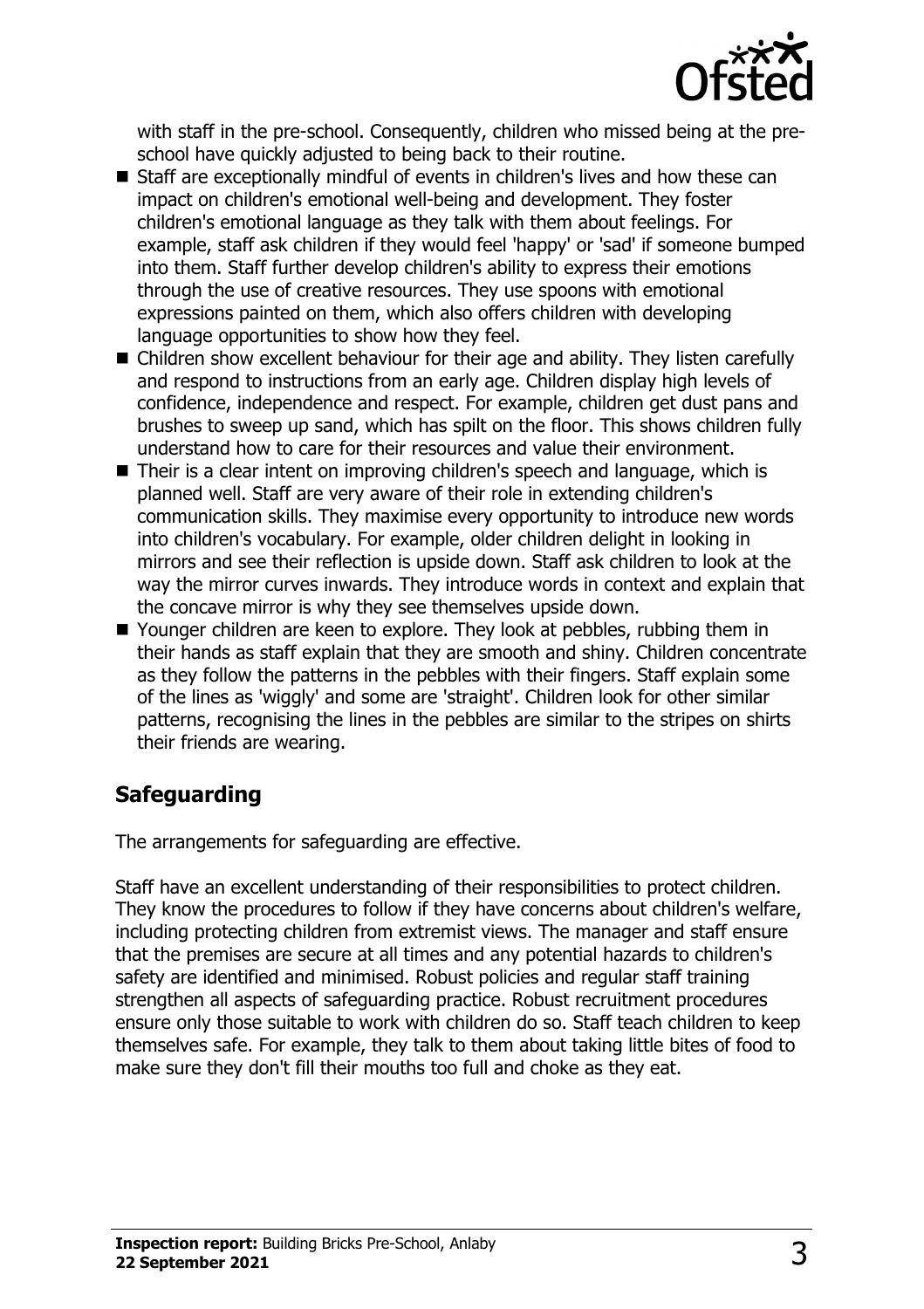

| <b>Setting details</b>                         |                                             |
|------------------------------------------------|---------------------------------------------|
| Unique reference number                        | EY562192                                    |
| Local authority                                | East Riding of Yorkshire                    |
| <b>Inspection number</b>                       | 10194223                                    |
| <b>Type of provision</b>                       | Childcare on non-domestic premises          |
| <b>Registers</b>                               | Early Years Register                        |
| Day care type                                  | Sessional day care                          |
| Age range of children at time of<br>inspection | 2 to $4$                                    |
| <b>Total number of places</b>                  | 24                                          |
| Number of children on roll                     | 23                                          |
| Name of registered person                      | <b>VILP Early Years Consultancy Limited</b> |
| Registered person unique<br>reference number   | RP903804                                    |
| <b>Telephone number</b>                        | 01430 879804                                |
| Date of previous inspection                    | Not applicable                              |

## **Information about this early years setting**

Building Bricks Pre-School registered in 2018. The pre-school employs eight members of childcare staff. Of these, the manager holds a qualification at level 5, four hold qualifications at level 3 and three are unqualified. The pre-school opens Monday to Friday, term time only. Sessions are Monday, Wednesday and Friday 9am to 3pm, Tuesday and Thursday 9am to 12 noon. The pre-school provides funded early education for two-, three- and four-year-old children.

## **Information about this inspection**

**Inspector** Denise Charge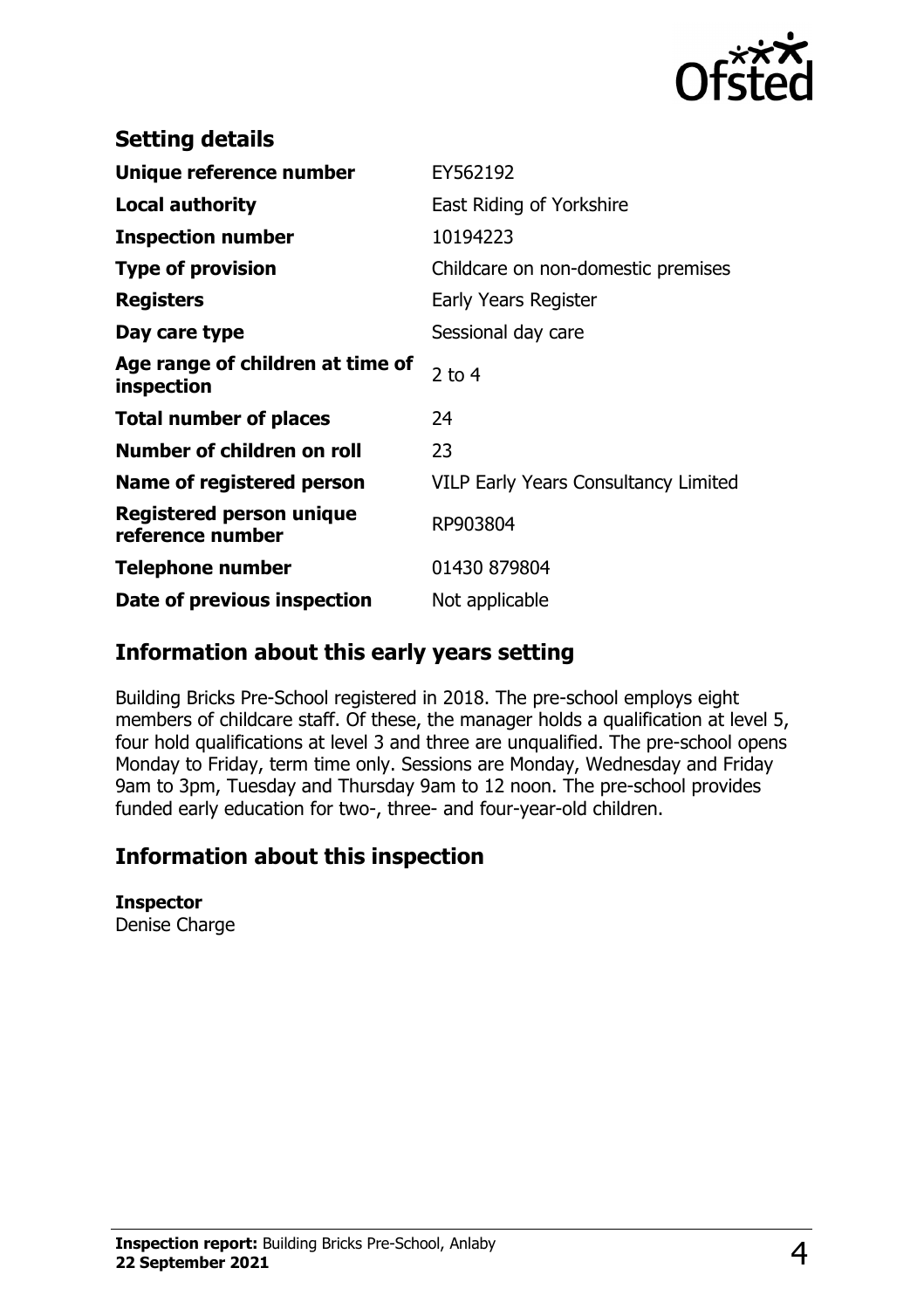

#### **Inspection activities**

- $\blacksquare$  This was the first routine inspection the provider received since the COVID-19 (coronavirus) pandemic began. The inspector discussed the impact of the pandemic with the provider and has taken that into account in their evaluation of the provider.
- $\blacksquare$  The manager and inspector completed a learning walk together. They observed activities in both the indoor and outdoor learning environments used by children.
- $\blacksquare$  The inspector spoke with the manager, staff and children at appropriate times during the inspection.
- Children's records were looked at by the inspector along with a range of other documentation, including policies and procedures.
- $\blacksquare$  The inspector spoke to parents at inspection and took account of their views.
- Evidence of staff qualifications and the suitability of all those working in the setting was checked by the inspector.

We carried out this inspection under sections 49 and 50 of the Childcare Act 2006 on the quality and standards of provision that is registered on the Early Years Register. The registered person must ensure that this provision complies with the statutory framework for children's learning, development and care, known as the early years foundation stage.

If you are not happy with the inspection or the report, you can [complain to Ofsted](http://www.gov.uk/complain-ofsted-report).